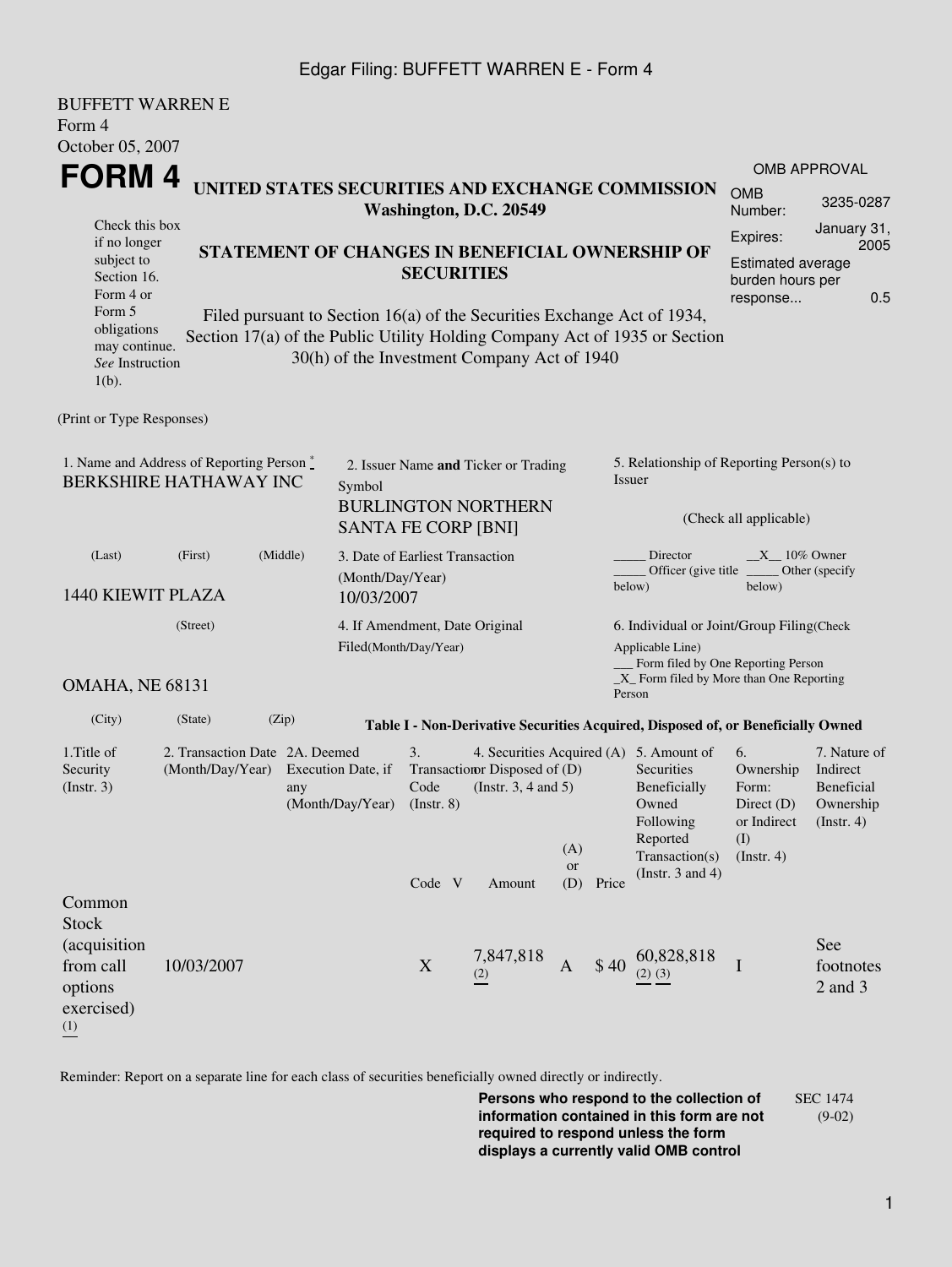## Edgar Filing: BUFFETT WARREN E - Form 4

#### **number.**

#### **Table II - Derivative Securities Acquired, Disposed of, or Beneficially Owned (***e.g.***, puts, calls, warrants, options, convertible securities)**

| 1. Title of<br>Derivative<br>Security<br>$($ Instr. 3 $)$ | Conversion<br>or Exercise<br>Price of<br>Derivative<br>Security | 3. Transaction Date 3A. Deemed<br>(Month/Day/Year) | Execution Date, if<br>any<br>(Month/Day/Year) | 4.<br><b>TransactionDerivative</b><br>Code<br>$($ Instr. $8)$ | 5. Number of<br>Securities<br>Acquired $(A)$ or<br>Disposed of $(D)$<br>(Instr. 3, 4, and 5) | 6. Date Exercisable and<br><b>Expiration Date</b><br>(Month/Day/Year) |                    | 7. Title and Amount<br><b>Underlying Securities</b><br>(Instr. $3$ and $4$ ) |                                 |
|-----------------------------------------------------------|-----------------------------------------------------------------|----------------------------------------------------|-----------------------------------------------|---------------------------------------------------------------|----------------------------------------------------------------------------------------------|-----------------------------------------------------------------------|--------------------|------------------------------------------------------------------------------|---------------------------------|
|                                                           |                                                                 |                                                    |                                               | Code $V(A)$                                                   | (D)                                                                                          | Date<br>Exercisable                                                   | Expiration<br>Date | Title                                                                        | Amour<br>Numbe<br><b>Shares</b> |
| Call<br>option<br>(right to<br>buy)                       | \$40                                                            | 10/03/2007                                         |                                               | $\boldsymbol{\mathrm{X}}$                                     | 7,847,818                                                                                    | 10/03/2007                                                            | 10/03/2007         | Common<br>Stock                                                              | 7,847                           |

# **Reporting Owners**

| <b>Reporting Owner Name / Address</b>                                  | <b>Relationships</b> |           |            |            |  |  |  |  |
|------------------------------------------------------------------------|----------------------|-----------|------------|------------|--|--|--|--|
|                                                                        | Director             | 10% Owner | Officer    | Other      |  |  |  |  |
| <b>BERKSHIRE HATHAWAY INC</b><br>1440 KIEWIT PLAZA<br>OMAHA, NE 68131  |                      | X         |            |            |  |  |  |  |
| <b>BUFFETT WARREN E</b><br>1440 KIEWIT PLAZA<br><b>OMAHA, NE 68131</b> |                      | X         |            |            |  |  |  |  |
| <b>OBH INC</b><br>1440 KIEWIT PLAZA<br><b>OMAHA, NE 68131</b>          |                      | X         |            |            |  |  |  |  |
| NATIONAL INDEMNITY CO<br>3024 HARNEY STREET<br><b>OMAHA, NE 68131</b>  |                      | X         |            |            |  |  |  |  |
| Signatures                                                             |                      |           |            |            |  |  |  |  |
| Berkshire Hathaway Inc., by Marc D. Hamburg                            |                      |           |            | 10/05/2007 |  |  |  |  |
| **Signature of Reporting Person                                        |                      |           |            | Date       |  |  |  |  |
| /s/ Warren E. Buffett                                                  |                      |           | 10/05/2007 |            |  |  |  |  |
| **Signature of Reporting Person                                        |                      |           |            | Date       |  |  |  |  |
| OBH, Inc., by Marc D. Hamburg                                          |                      |           |            | 10/05/2007 |  |  |  |  |
| **Signature of Reporting Person                                        |                      |           |            | Date       |  |  |  |  |
| /s/ National Indemnity Company, by Marc D.<br>Hamburg                  |                      |           |            | 10/05/2007 |  |  |  |  |
| **Signature of Reporting Person                                        |                      |           |            | Date       |  |  |  |  |